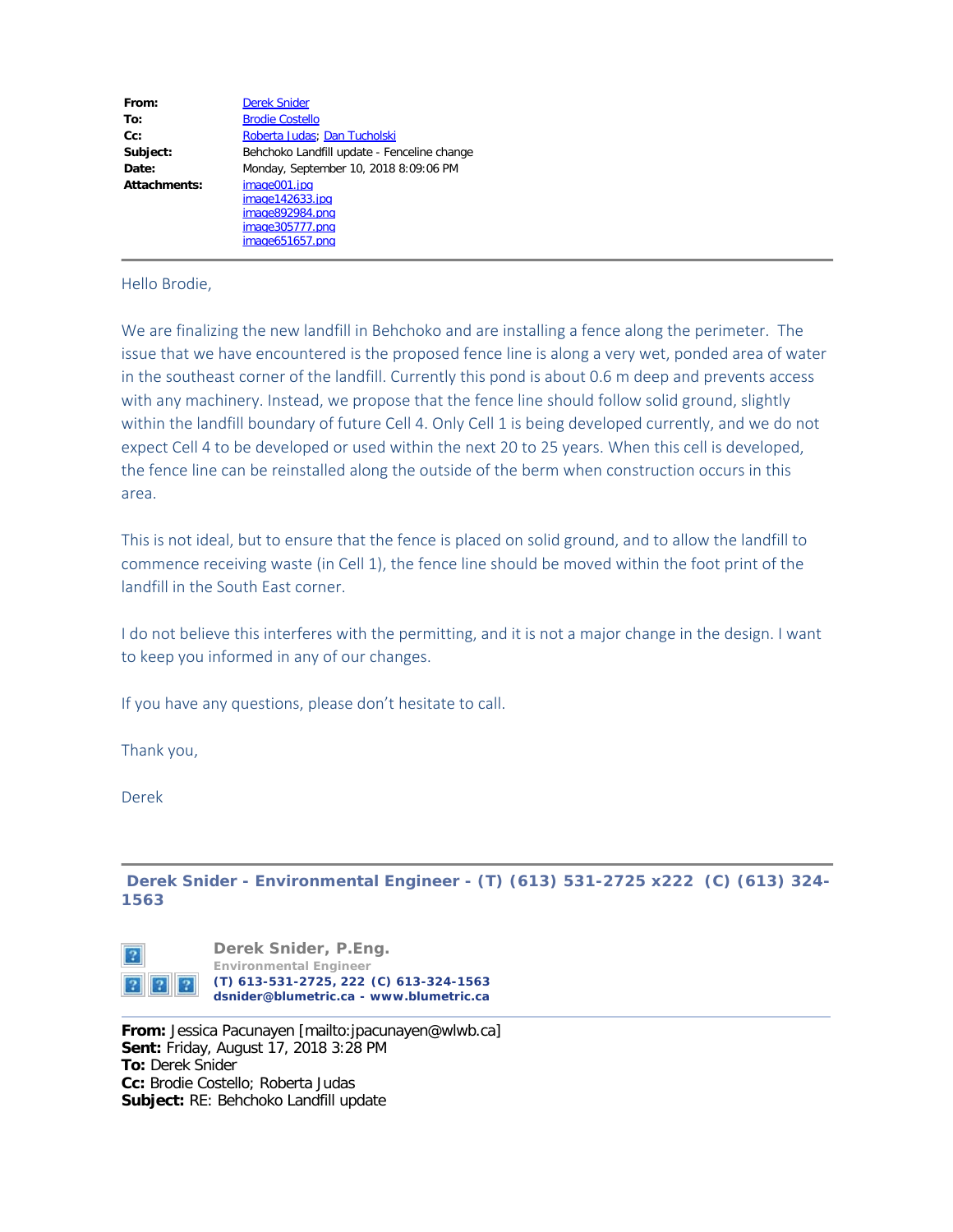Thanks for keeping us in the loop, Derek.

For future correspondence, please direct all emails to Brodie Costello (cc'd here) as he'll be taking over the municipal files while I'm away for school.

Masi, Jessica

**From:** Derek Snider <dsnider@blumetric.ca> **Sent:** August 17, 2018 11:58 **To:** Jessica Pacunayen <jpacunayen@wlwb.ca> **Cc:** Louisa Wedzin <sao@behchoko.ca>; Treeva Richardson <asao@behchoko.ca>; Roberta Judas <rjudas@wlwb.ca>; Sapan Seth <cfo@behchoko.ca>; Dan Tucholski <dtucholski@blumetric.ca>; Carolyn Miller <cmiller@blumetric.ca> **Subject:** Behchoko Landfill update

Hello Jessica,

I would like to give you an update with the landfill construction in Behchoko. The work was delayed at the beginning of the year due to the high amounts of rain making clay placement impossible. The fence line was ordered, and will be installed in the next few weeks. The berms are being constructed and compacted. The first lift was tested last week and the compaction requirements are being met. We are well over half way for clay placement along the berm.

We fully expect that the landfill will be constructed by the end of the summer, weather dependent. Once the landfill is finalized, and the fenceline constructed, we will provide you with the construction report including the as-built drawings.

Thank you,

Derek

## **Derek Snider - Environmental Engineer - (T) (613) 531-2725 x222 (C) (613) 324- 1563**

**From:** Jessica Pacunayen [<mailto:jpacunayen@wlwb.ca>] **Sent:** Wednesday, May 09, 2018 12:18 PM **To:** Derek Snider **Cc:** Louisa Wedzin; Treeva Richardson; Roberta Judas **Subject:** RE: Behchoko Landfill and Landfarm update

Hi Derek,

So the Closure and Reclamation Plan for the Landfarm is to be submitted as per Part I, Condition 1 of Behchoko's [Water Licence](http://registry.mvlwb.ca/Documents/W2014L3-0002/W2014L3-0002%20-%20Behchoko%20-%20Water%20Licence%20-%20Rectification%20of%20Clerical%20Errors%20-%20Jul%2024_15.pdf) and in accordance with schedule 4 (included in the Licence). The Licence does require a closure and reclamation plan to be submitted six months prior to closure; however,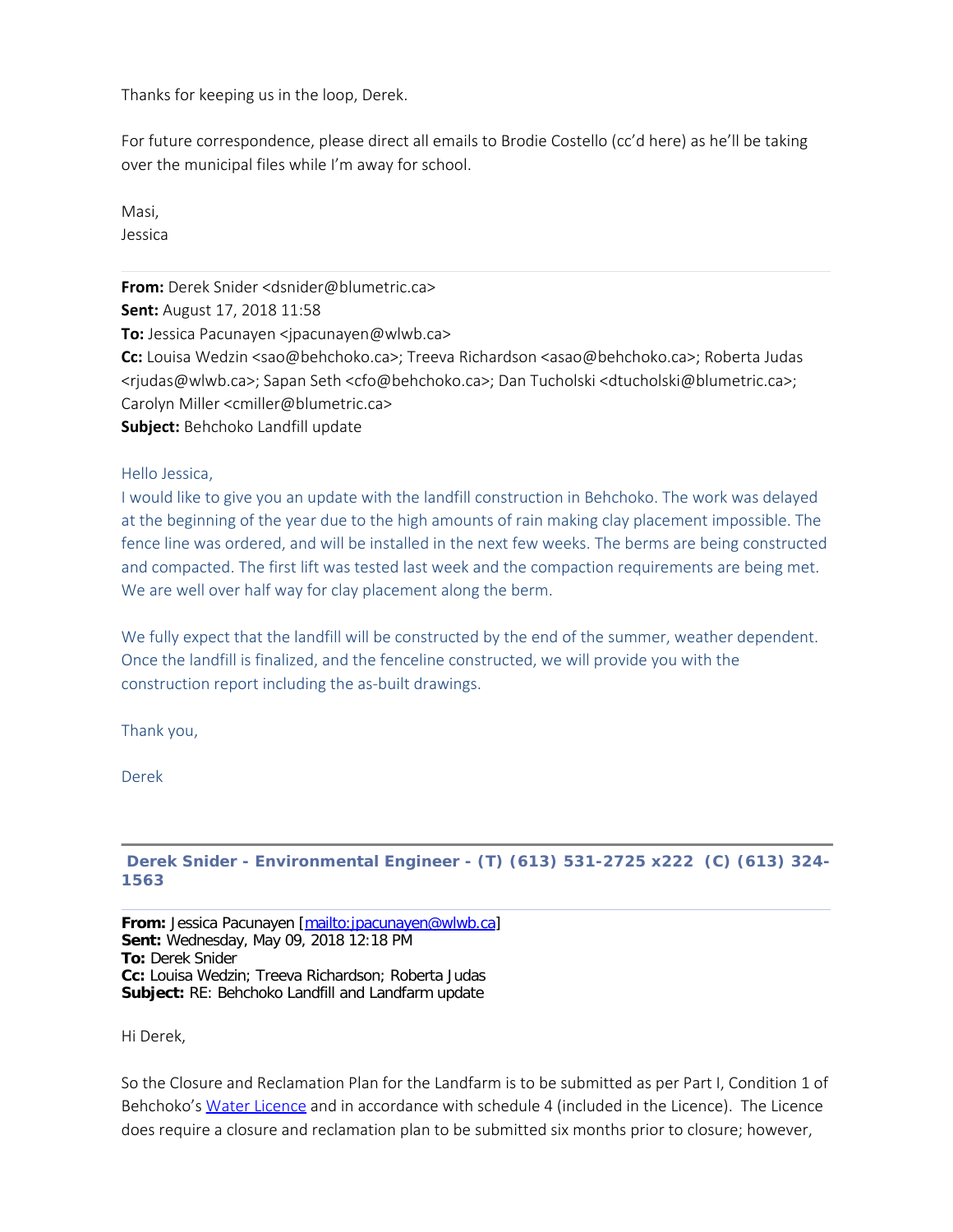sufficient rationale should provided in the cover letter(e.g., timing, efficiency, etc.) if the Community Government of Behchoko wishes to conduct closure sooner. Should the Community Government of Behchoko plan to close the landfarm this summer, please provide the closure and reclamation plan with a cover letter stating any rationale as soon as possible.

Part D of the Water Licence outlines the regulatory requirements related to the new solid waste facility. The Community of Behchoko already has [design specifications](http://registry.mvlwb.ca/Documents/W2014L3-0002/W2014L3-0002%20-%20Behchoko%20-%20Solid%20Waste%20Facility%20-%20New%20Site%20Design%20Specifications%20-%20Mar%2011_14.pdf) for the new solid waste facility and as per Part D, Condition 16 and 17:

- As-built drawings are required 30 days prior to using the new solid waste facility; and
- Fencing shall be installed and maintained to the satisfaction of an inspector prior to using the new solid waste facility.

Please let me know if there's anything else you need assistance with.

| Masi,                                                 |
|-------------------------------------------------------|
| Jessica                                               |
| <b>From:</b> Derek Snider < dsnider@blumetric.ca>     |
| <b>Sent:</b> May 8, 2018 11:28                        |
| To: Jessica Pacunayen                                 |
| Cc: Louisa Wedzin <sao@behchoko.ca></sao@behchoko.ca> |
| <b>Subject:</b> Behchoko Landfill and Landfarm update |

Hello Jessica,

There has been some staff changes here at BluMetric and with the Community Government of Behchoko .

Eric Andert has moved onto different opportunities and I have been provided with his files for Behchoko. It appears that work was not completed last year due to immediate berm repair on the sewage lagoon which I think you are aware of. The 2017 schedule would most likely apply for the 2018 summer season (see attached).

Eric was able to collect site survey information and soil samples from the landfill and Landfarm on October 5 2017. I am completing a Landfarm report now and will provide it to the community government in a few days. The results appear to be below the water license criteria (GNWT tables). Could you provide me with what is required for the Landfarm Closure and Reclamation Plan and any other requirements? I think it must be submitted 6 months prior to decommissioning.

Louisa Wedzin is now the SAO for Behchoko, and Treeva Richardson is the assistant SAO. Larry Barron (former SAO) is still kept in the loop and provides assistance when required.

Are there any outstanding permits/requirements that need to be completed prior to landfill construction?

I am available all week if you have any questions.